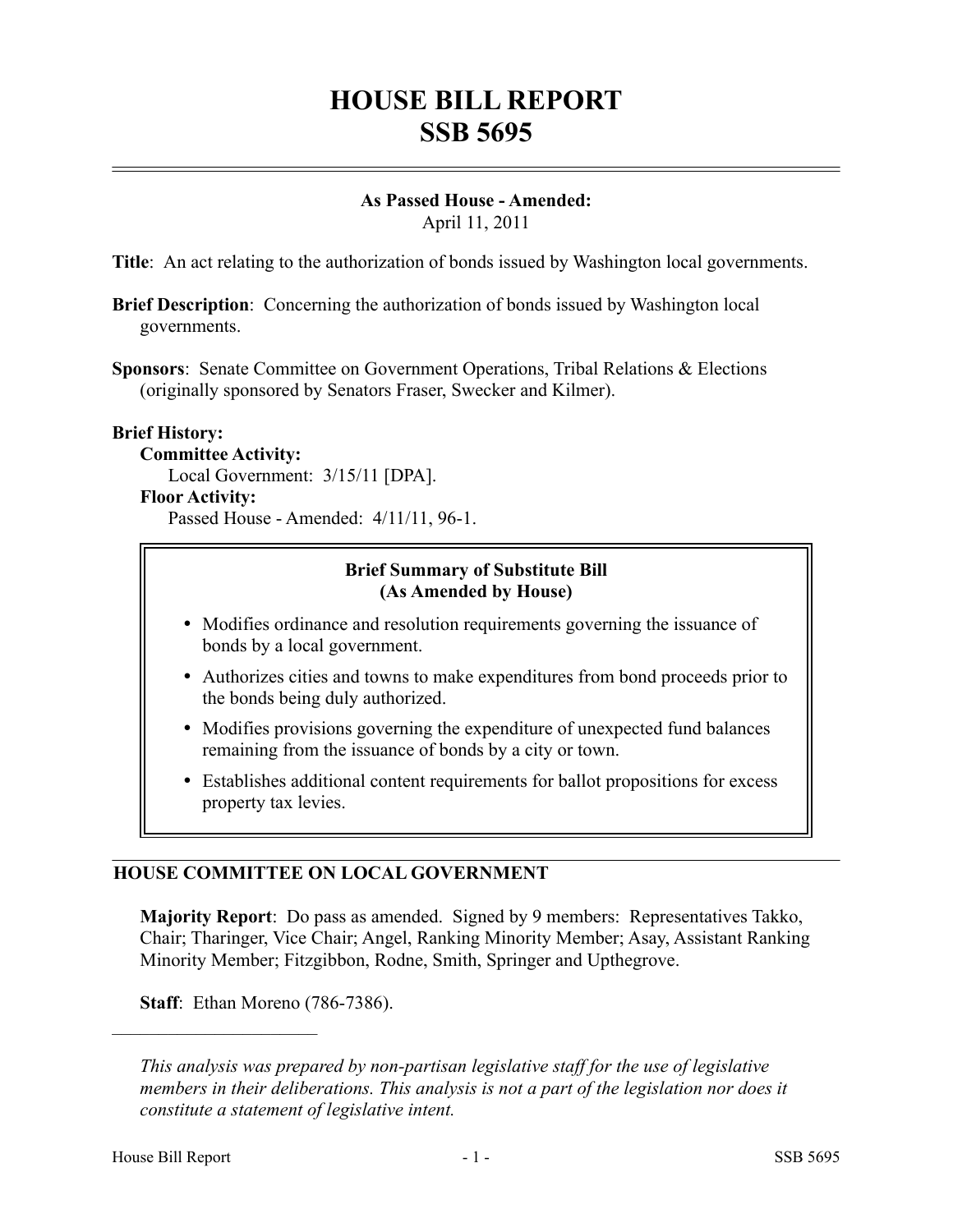#### **Background**:

Subject to statutory requirements, local governments, a term that includes counties, cities, and special purpose districts, are authorized to incur general indebtedness and to issue bonds for financing activities and purposes determined by the local government. A local government that is authorized and elects to issue bonds must determine specific provisions pertaining to the bonds, including the issue amount, terms, conditions, interest rate or rates, and other issuance details.

City use limitations for bond proceeds specify that moneys received from the sale of bonds or warrants may only be used for the purpose for which they were issued. Additionally, no expenditure of the proceeds may be made for that purpose until the bonds have been duly authorized.

If any unexpended fund balance remains from the proceeds after the accomplishment of the purpose for which they were issued, the remaining funds must be used for the redemption of the bond or warrant indebtedness. If a city or town budget contains an expenditure program to be financed from a bond issue that has not been authorized, the city or town is prohibited from making or incurring a related expenditure until the bonds have been duly authorized.

In addition to regular property tax levies imposed without voter approval, taxing districts may impose additional or excess levies for capital or other purposes through voter-approved ballot propositions. The ballot propositions must indicate the estimated levy rate required to produce the proposed dollar amount.

#### **Summary of Amended Bill**:

If an ordinance or resolution approving the issuance of bonds authorizes an officer or employee of the local government to serve as its designated representative and to accept, on behalf of the local government, an offer to purchase those bonds, the acceptance of the offer by the representative must be consistent with the terms of the ordinance or resolution. Additionally, a county that designates a representative for bond-related purposes must do so in a manner that is consistent with its adopted debt policy.

The ordinance or resolution approving the issuance of bonds must establish specific provisions related to the bonds, including the issue amount, date or dates, denominations, and other terms and conditions considered appropriate by the issuing local government.

City use limitations for bond proceeds are modified to allow expenditures of bond proceeds prior to the bonds being duly authorized. Additionally, if any unexpended fund balance remains from the proceeds after the accomplishment of the purpose for which they were issued, the remaining funds must be used for principal of or interest on the indebtedness, consistent with applicable federal tax law.

If a city or town budget contains an expenditure program to be partially or wholly financed from a bond issue that has not been authorized, the city or town is authorized to make or incur expenditures of amounts anticipated to be reimbursed with the proceeds from the issuance and sale of the bonds, consistent with any applicable federal tax law requirements.